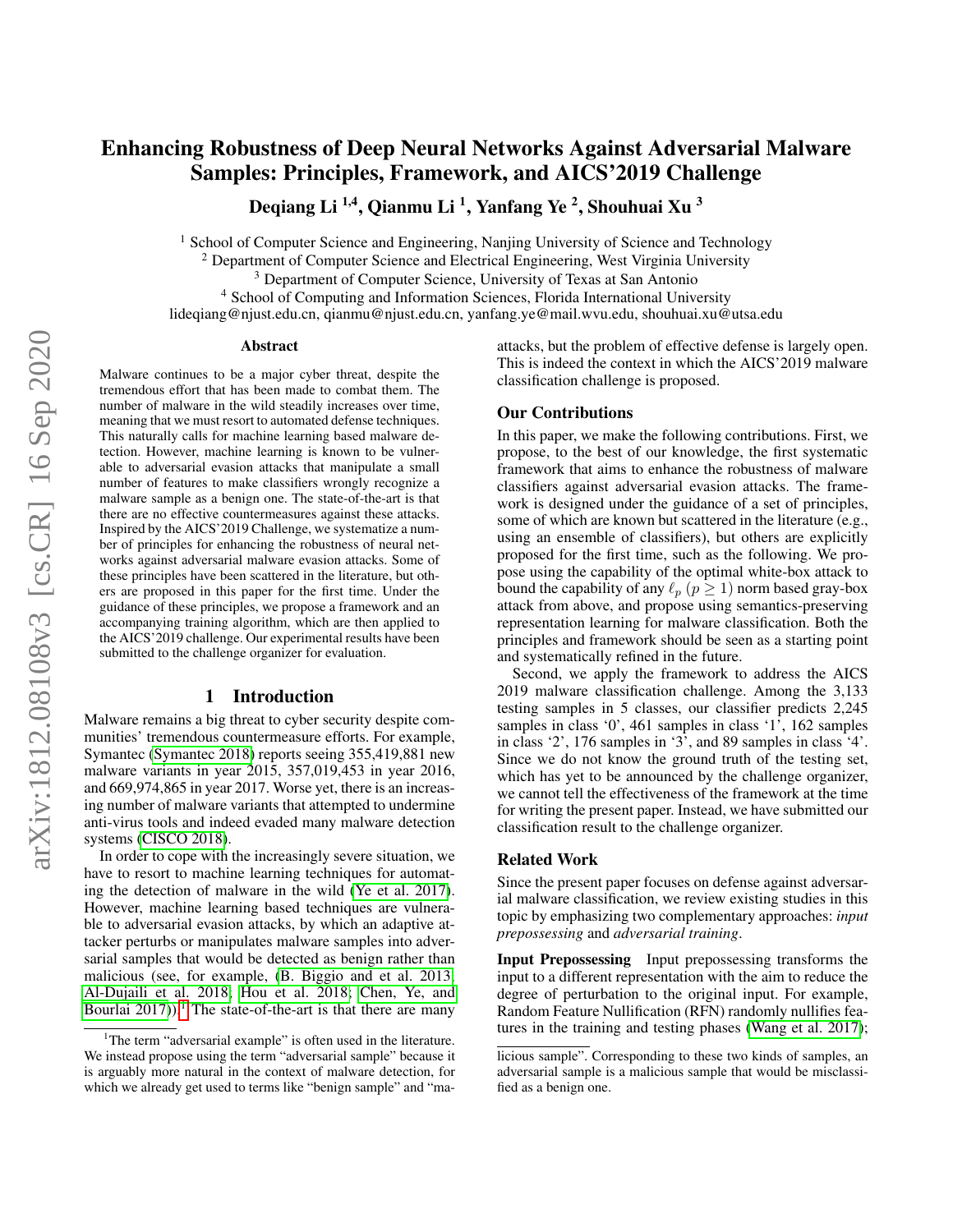hash transformation leverages a locality-preservation property to reduce the degree of perturbation to the original input [\(Li et al. 2018\)](#page-7-5); DroidEye [\(Chen et al. 2018\)](#page-7-6) quantizes binary feature representation via count featurization.

Our framework uses binarization to reduce the degree of perturbation, which is inspired by the idea of feature squeezing in the context of image processing [\(Xu, Evans, and Qi](#page-8-1) [2017\)](#page-8-1). This effectively reduces the perturbation space because there are now only two kinds of perturbations: flipping from '1' to '0' or flipping '0' to '1'. This means that we effectively consider the number of perturbations but not the 'scale' of perturbation (i.e., reducing the sensitivity of classifiers to small degrees of perturbation).

Adversarial Training Adversarial training augments the training data with adversarial samples to improve the robustness of classifiers. This idea has been independently proposed in different application settings, including [\(Goodfel](#page-7-7)[low, Shlens, and Szegedy ;](#page-7-7) [Kurakin, Goodfellow, and Ben](#page-7-8)[gio 2016b\)](#page-7-8) and [\(Xu et al. 2014;](#page-7-9) [Xu et al. 2013\)](#page-7-10). In particular, it has been proposed to consider adversarial training with the optimal attack, which in a sense corresponds to the worst-case scenario and therefore could lead to classifiers that are robust against the non-optimal attacks [\(Al-Dujaili](#page-6-1) [et al. 2018\)](#page-6-1). The challenge is of course to find the optimal attack. In our framework, we use this approach to regularize our model and seek the optimal attack via the gradient descent method.

# 2 Review on Adversarial Evasion Attacks against Malware Classification

#### Basic Idea

Consider a classifier  $f : \mathcal{X} \to \mathcal{Y}$  that takes an unperturbed malware instance  $x \in \mathcal{X}$  as input and correctly outputs its label  $y \in \mathcal{Y}$ . Given x that is to be classified, the adversarial evasion attack problem is to manipulate or perturb x to an adversarial malware sample  $x'$  such that the malicious functionality of x is preserved while satisfying:

$$
f(\mathbf{x}') \neq f(\mathbf{x}),\tag{1}
$$

$$
\text{s.t.} \quad \mathbf{x}_{\text{lb}} \leq \mathbf{x}' \leq \mathbf{x}_{\text{ub}} \tag{2}
$$

$$
||\mathbf{x}' - \mathbf{x}|| \le \epsilon \tag{3}
$$

where  $x_{\text{lb}} (x_{\text{ub}})$  is the element-wise lower (upper) bound of feature vectors, the box-constraint Eq.[\(2\)](#page-1-0) means that the manipulation or perturbation cannot violate the constraints imposed by the feature definitions and  $u \le v$  means that each element of u is no greater than the corresponding element in **v**, and  $|| \cdot ||$  refers to a metrics of interest (e.g.,  $\ell_p$  norm for some  $p \in \{0, 2, \infty\}$  and Eq.[\(3\)](#page-1-1) says that perturbations may be bounded by a given  $\epsilon$  in the norm. The perturbation vector is  $\delta_{\mathbf{x}} = \mathbf{x}' - \mathbf{x}$ .

In the present paper, we focus on classifiers  $f$  that are learned as neural networks,  $\mathbf{F} : \mathcal{X} \to \mathbb{R}^o$ , which output (softmax) the probability mass function over  $o$  classes or labels. Since the constraint given by Eq.[\(1\)](#page-1-2) is hard to formulate, researchers proposed considering two scenarios: in the case of *non-targeted* attacks, maximize the cost of classifying the  $x'$  as  $y$ 

$$
\max_{\mathbf{x}'} L(\mathbf{F}(\mathbf{x}'), y); \tag{4}
$$

in the case of *targeted* attacks, minimize  $L(\mathbf{F}(\mathbf{x}'), y_t)$ , where  $y_t$  ( $y_t \neq y$ ) is a target label given by the attacker.

## Threat Model

As elaborated below, a threat model against malware classifiers is specified by *what the attacker knows*, *what the attacker can do*, and *how the attacker wages the attack*.

What the attacker knows There are three kinds of models from this perspective. A *black-box* attacker knows nothing about classifier  $f$  except what is implied by  $f$ 's responses to the attacker's queries. A *white-box* attacker knows all kinds of information about  $f$ , including its model parameters. A *gray-box* attacker knows an amount of information about  $f$  that resides in between the preceding two extremes. For example, the attacker may know the training set or feature definitions.

What the attacker can do In evasion attacks, the attacker only can manipulate the testing data, while obeying some constraints. One constrain is to preserve the malicious functionality of a malware. Although the attacker can manipulate a malware sample by inserting, deleting, and replacing features [\(Dang, Huang, and Chang 2017;](#page-7-11) [Anderson et al. 2017\)](#page-6-2), a simplifying assumption is to consider insertion only (i.e., flipping a feature value from '0' to '1' [\(B. Biggio and et al. 2013;](#page-6-0) [Nedim rndic 2014;](#page-7-12) [Grosse et al. 2017;](#page-7-13) [Wang et al. 2017;](#page-7-4) [Rosenberg et al. 2017;](#page-7-14) [Chen, Hou, and Ye 2017;](#page-7-15) [Al-Dujaili et al. 2018\)](#page-6-1). The other constraint is to maintain the relation between features. Using the ACIS'2019 malware classification challenge as an example, we note that  $n$ -gram (uni-gram, bi-gram, and trigram) features reflect sequences of Windows system API calls. This means that when the attacker inserts an API call into a malware sample, several features related to this API call will need to be changed according to the definition of n-gram features.

<span id="page-1-2"></span><span id="page-1-1"></span><span id="page-1-0"></span>How the attacker wages the attack Researchers generate adversarial malware samples using various machine learning techniques such as genetic algorithms, reinforcement learning, generative networks, feed-forward neural networks, decision trees, and Support Vector Machine (SVM) [\(Xu, Qi,](#page-8-2) [and Evans 2016;](#page-8-2) [Anderson et al. 2017;](#page-6-2) [Hu and Tan 2017;](#page-7-16) [B. Biggio and et al. 2013;](#page-6-0) [Xu et al. 2014;](#page-7-9) [Nedim rndic 2014;](#page-7-12) [Carlini and Wagner 2017\)](#page-6-3). In order to generate adversarial malware samples effectively and efficiently, attacks often leverage the gradients with respect to inputs of neural network [\(Goodfellow, Shlens, and Szegedy ;](#page-7-7) [Papernot et al.](#page-7-17) [2016\)](#page-7-17).

## 3 Framework

### Guiding Principles

The design of the framework is guided by a number of principles. These principles are geared towards neural network classifiers, which are chosen as our focus because deep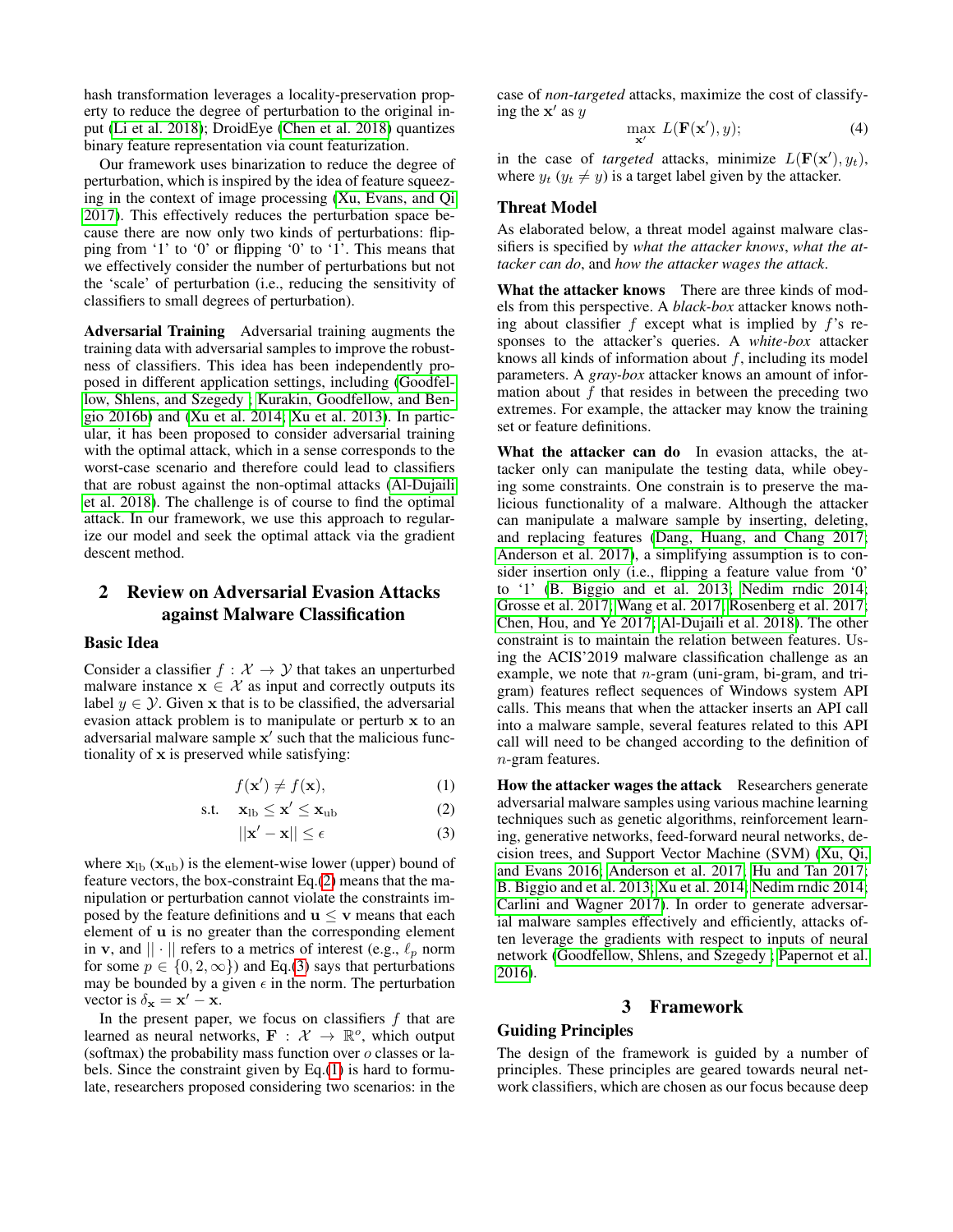learning techniques are increasingly employed in malware defense, but their vulnerability to adversarial evasion attacks has yet to be tackled [\(Raff et al. 2017\)](#page-7-18).

Principle 1: Knowing the enemy This principle says that we should strive to extract useful information about the data as much as we can. This kind of information will offer insights into designing countermeasures. For example, we can ask questions of the following kinds:

- Is the training set imbalanced? If the training set is not balanced, various methods need to be considered for alleviating the imbalance issue. For example, the widely-used oversampling is to expand the samples of the "minority" classes via random and repetitive sampling [\(Buda, Maki,](#page-6-4) [and Mazurowski 2018\)](#page-6-4).
- Are there sufficiently many samples? This issue is important especially when there are a large number of features and when neural networks are considered. One widelyused method is data augmentation, which generates new samples by making slight modifications on original samples [\(Lemley, Bazrafkan, and Corcoran 2017\)](#page-7-19).
- Are there simple indicators of adversarial samples? If there are simple indicators of adversarial samples, we can possibly design tailored classifiers for them.

Principle 2: Bridging the gap between countermeasures against gray-box attacks and countermeasures against white-box attacks In gray-box attacks, the attacker knows some information about the feature set and therefore can train a surrogate classifier  $f : \mathcal{X} \to \mathcal{Y}$  from a training set (where the realization of  $\hat{f}$  is a neural network  $\hat{F}$ ) and leverage the transferability from  $\hat{f}$  to f to generate adversarial samples. Consider an input x for which a gray-box attacker generates perturbations using

$$
\hat{\delta}_{\mathbf{x}} \in \max_{||\hat{\delta}_{\mathbf{x}}|| \leq \epsilon} L(\hat{\mathbf{F}}(\mathbf{x} + \hat{\delta}_{\mathbf{x}}), y),
$$

the change to the loss of f incurred by  $\delta_{\mathbf{x}}$  is

$$
|\Delta L| = \left| L(\mathbf{F}(\mathbf{x} + \hat{\delta}_{\mathbf{x}}), y) - L(\mathbf{F}(\mathbf{x}), y) \right|
$$
  
\n
$$
= \left| \int_0^{\hat{\delta}_{\mathbf{x}}} \nabla L(\mathbf{F}(\mathbf{x} + \delta), y) d\delta \right|
$$
  
\n
$$
= \left| \int_0^1 \nabla L(\mathbf{F}(\mathbf{x} + t\hat{\delta}_{\mathbf{x}}), y)^\top \hat{\delta}_{\mathbf{x}} dt \right|
$$
  
\n
$$
\leq \epsilon \sup_{||\delta|| \leq \epsilon} \|\nabla L(\mathbf{F}(\mathbf{x} + \delta), y)\|_{*},
$$

where " $|| \cdot ||_*$ " means the dual norm of  $|| \cdot ||$ . The preceding observation indicates that corresponding to the same (and potentially large) perturbation upper bound  $\epsilon$ , the loss incurred by gray-box attacks is upper bounded by the loss incurred by white-box attacks. This suggests us to focus on the robustness of classifier  $f$  against the optimal white-box attack because it accommodates the worst-case scenario. It is worth mentioning that our observation, which applies to an arbitrary perturbation upper bound  $\epsilon$ , enhances an earlier insight that holds for a small perturbation upper bound  $\epsilon$ [\(Demontis et al. 2018\)](#page-7-20).

Principle 3: Using ensemble of classifiers rather than a single one (i.e., not putting all eggs in one basket) This is suggested by the observation that no single classifier may be effective against all kinds of evasions. Worse yet, we may not know the kinds of evasions the attacker uses to generate adversarial samples. Therefore, we propose using *ensemble* learning to enhance the robustness of neural networks based malware classifiers.

An ensemble can be constructed by many methods (e.g., bagging, boosting or using multiple classifiers). The generalization error of an ensemble decreases significantly with the ensemble size when the base classifiers are effective and mutual independent [\(Hoeffding 1963\)](#page-7-21). For example, *random subspace* [\(Ho 1998\)](#page-7-22) is seemingly particularly suitable for formulating malware classifier ensembles because the dimension of malware feature vectors is often very high, which indicates a high vulnerability of malware classifiers to adversarial samples [\(Simon-Gabriel et al. 2018\)](#page-7-23).

Since the output of a neural network (with softmax) is the probability mass function over the classes in question, the final prediction result is produced according to these probabilities. Formally, an ensemble  $f_{en} : \mathcal{X} \rightarrow \mathcal{Y}$  contains a set of neural network classifiers  $\{f_i\}_{i=1}^l$ , namely  $f_{en} = \{f_i : \mathcal{X} \to \mathcal{Y}; \ (1 \leq i \leq l)\}.$  Given a testing sample  $x$ , each classifier  $f_i$  defines a conditional probability on predicting  $y : P(y|\mathbf{x}, f_i)$ . We treat the base classifier equally, and the voting method is

$$
P(y|\mathbf{x}) = \frac{1}{l} \sum_{i=1}^{l} P(y|\mathbf{x}, f_i),
$$
 (5)

where  $P(y|\mathbf{x})$  is the probability that the ensemble predicts  $x$  as the label  $y$ .

Principle 4: Using input transformation to reduce the degree of perturbation caused by evasion manipulation In the context of malware classification, input transformation techniques, such as adversarial feature selection [\(Zhang](#page-8-3) [et al. 2016\)](#page-8-3) and random feature nullification [\(Wang et al.](#page-7-4) [2017\)](#page-7-4), can reduce the degree of perturbation in adversarial samples so as to improve the robustness of classifiers. In typical applications, the defender does not know what kinds of evasion manipulations are used by the attacker to generate adversarial samples, including the number of features that are manipulated by the attacker. Therefore, we propose considering a spectrum of evasion manipulations, from manipulating a few features (measured by, for example, the  $\ell_0$ norm) to manipulating a large number of features (but the magnitude of these manipulations may be small and therefore measured for example by the  $\ell_{\infty}$  norm). Moreover, we may give higher weights to the transformation techniques that can simultaneously reduce the degrees of perturbations in terms of the  $\ell_{\infty}$  norm,  $\ell_0$  norm, or  $\ell_2$  norm. This suggests us to propose using the *binarization* technique: When the feature value of the *i*th feature, denoted by  $x_i$ , is smaller than a threshold  $\Theta_i$ , we binarize  $x_i$  to 0; otherwise, we binarize  $x_i$  to 1. The threshold  $\Theta_i$  may be set as the median value of the ith feature. This input transformation reduces the perturbation space to two kinds: flipping '0' to '1' and flipping '1' to '0'.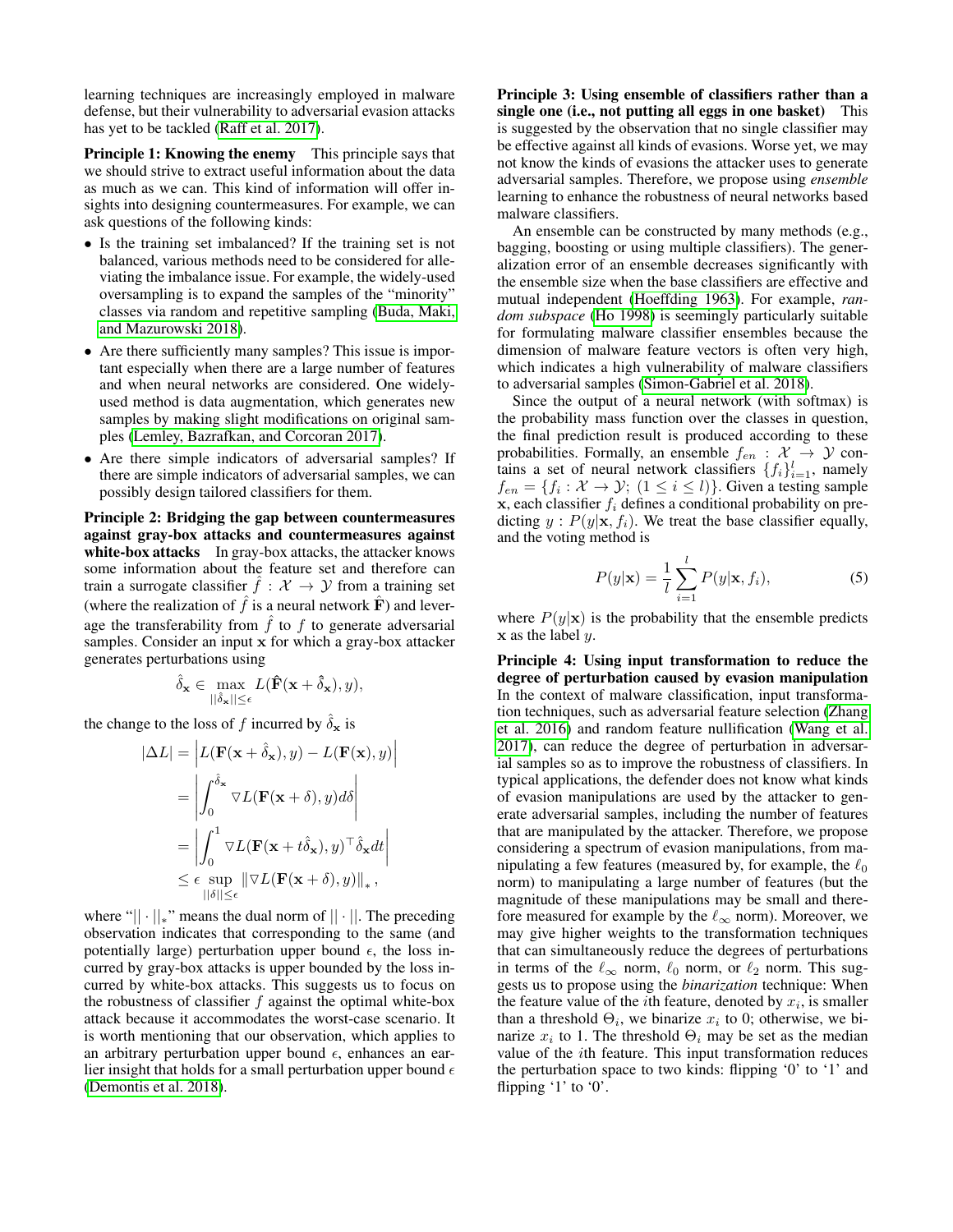Principle 5: Using adversarial training to "inject" immunity into classifiers Adversarial training (also known as proactive training [\(Xu et al. 2014\)](#page-7-9)) incorporates some adversarial samples into the training set. Various kinds of *heuristic* training strategies have been proposed (see, e.g., [\(Grosse et al. 2017;](#page-7-13) [Szegedy et al. 2013;](#page-7-24) [Xu et al. 2014;](#page-7-9) [Goodfellow, Shlens, and Szegedy ;](#page-7-7) [Kurakin, Goodfellow,](#page-7-25) [and Bengio 2016a\)](#page-7-25). However, these strategies typically deal with some specific evasion methods and therefore are not known to effective against other evasion methods. Inspired by robust optimization, [\(Madry et al. 2017\)](#page-7-26) propose solving the saddle point problem so as to improve the robustness of neural networks against a wide range of adversarial samples. This strategy has been adapted to the context of malware classification in [\(Al-Dujaili et al. 2018\)](#page-6-1).

The preceding discussion suggests us to train neural networks that can accommodate the optimal attack and the unperturbed examples on distribution D:

<span id="page-3-3"></span>
$$
\min_{\theta} \mathbb{E}_{(\mathbf{x},y)\in\mathcal{D}} \left[ \max_{\delta_{\mathbf{x}} \leq \epsilon} L(\mathbf{F}(\mathbf{x} + \delta_{\mathbf{x}}), y) + L(\mathbf{F}(\mathbf{x}), y) \right],
$$
\n(6)

where  $L(\cdot, \cdot)$  is the cross-entropy and  $\theta$  denotes the parameters of neural network **F** (as the realization of  $f_i$ ). A key issue is how to deal with the optimal attack. [\(Madry et al.](#page-7-26) [2017\)](#page-7-26) showed that the projected gradient descent (PGD) can solve the inner maximum problem effectively for calculating the first-order adversarial samples. Inspired by this insight, we leverage gradient descent on the negative cross-entropy to generate adversarial samples. In order to avoid local minima, we can randomly repeat several times for each point and pick the point minimizing the negative cross-entropy as the initial point.

Principle 6: Using semantics-preserving representations Adversarial malware samples must assure that a manipulated sample is still a malware (i.e., preserving the malicious functionality of the original malware sample). This suggests us to strive to learn neural network models that are sensitive to malware semantics, but not the perturbations because the latter must preserve the malicious functionality of the original malware. Specifically, we propose using *denoising autoencoder* to learn semantics-preserving representations because they can make neural network less sensitive to perturbations. A denoising autoencoder  $ae = d \circ e$  unifies two components: an encoder  $e : \mathcal{X} \to \mathcal{H}$  that maps an input  $M(\mathbf{x})$  to a latent representation  $\mathbf{r} \in \mathcal{H}$  and a decoder  $d : \mathcal{H} \to \mathcal{X}$  that reconstructs x from r, where the  $\mathcal{H}$  is the latent representation space and M refers to some operations applied to x (e.g., adding Gaussian noises to x). [\(Vincent](#page-7-27) [et al. 2010\)](#page-7-27) showed that the lower bound of the *mutual information* between x and r is maximized when the reconstruction error is minimized. In the case of Gaussian noise  $\epsilon \sim \mathcal{N}(0, \sigma^2)$  and reconstruction loss

$$
\mathbb{E}_{\epsilon \sim N(0,\sigma^2)} \|ae(\mathbf{x} + \epsilon) - \mathbf{x})\|_2^2, \tag{7}
$$

[\(Alain and Bengio 2014\)](#page-6-5) showed that the optimal  $ae^*(\mathbf{x})$  is

<span id="page-3-0"></span>
$$
ae^{\ast}(\mathbf{x}) = \frac{\mathbb{E}_{\epsilon}[p(\mathbf{x} - \epsilon)(\mathbf{x} - \epsilon)]}{\mathbb{E}_{\epsilon}[p(\mathbf{x} - \epsilon)]},
$$
(8)

where  $p(\cdot)$  is the probability density function. Eq.[\(8\)](#page-3-0) says that representations of a well-trained denoising autoencoder are insensitive to x because of the weighted average from the neighbourhood of x, which is reminiscent of the *attention* mechanism [\(Luong, Pham, and Manning 2015\)](#page-7-28).

<span id="page-3-1"></span>

Figure 1: Illustration of neural network for classification. Blue dashed box contains the learned encoder, which and the output layer comprise the learned neural network classifier. The model parameters are tuned to minimize the supervised loss function.

Figure [1](#page-3-1) depicts how the learned encoder is leveraged for classification, where the encoder structure is the same as described in [\(Vincent et al. 2010\)](#page-7-27). Two examples of noise are:

- *Salt-and-pepper noise*: A fraction  $\alpha$  of the elements of original sample x are randomly selected, and then set their values as their respective minimum or maximum (i.e., effectively flipping '1' to '0' or flipping '0' to '1').
- *Perturbation*  $\delta_{\mathbf{x}}$ : A perturbation  $\delta_{\mathbf{x}}$  is added to x such that classifier  $f_i$  misclassifies adversarial sample  $\mathbf{x}' = \mathbf{x} + \delta_{\mathbf{x}}$ .

Note that when an input transformation technique mentioned above is used together with a denoising autoencoder, the former should be applied first and the latter is applied to the transformed input.

Given a mini-batch of  $N$  training samples  $x_1, x_2, \dots, x_N$ , the empirical risk of a denoising autoencoder is

<span id="page-3-2"></span>
$$
L_{ae} = \frac{1}{N} \sum_{i=1}^{N} \left[ \left\| ae(M(\mathbf{x}_i)) - \mathbf{x}_i \right\|_2^2 + \left\| ae(\mathbf{x}'_i) - \mathbf{x}_i \right\|_2^2 \right],
$$
\n(9)

where  $M(\cdot)$  denotes adding salt-and-pepper noise on x and  $\mathbf{x}'_i$  is the adversarial sample generated via adversarial training.

## Turning principles into a framework

The principles discussed above guide us to propose a framework for adversarial malware classification, which is high-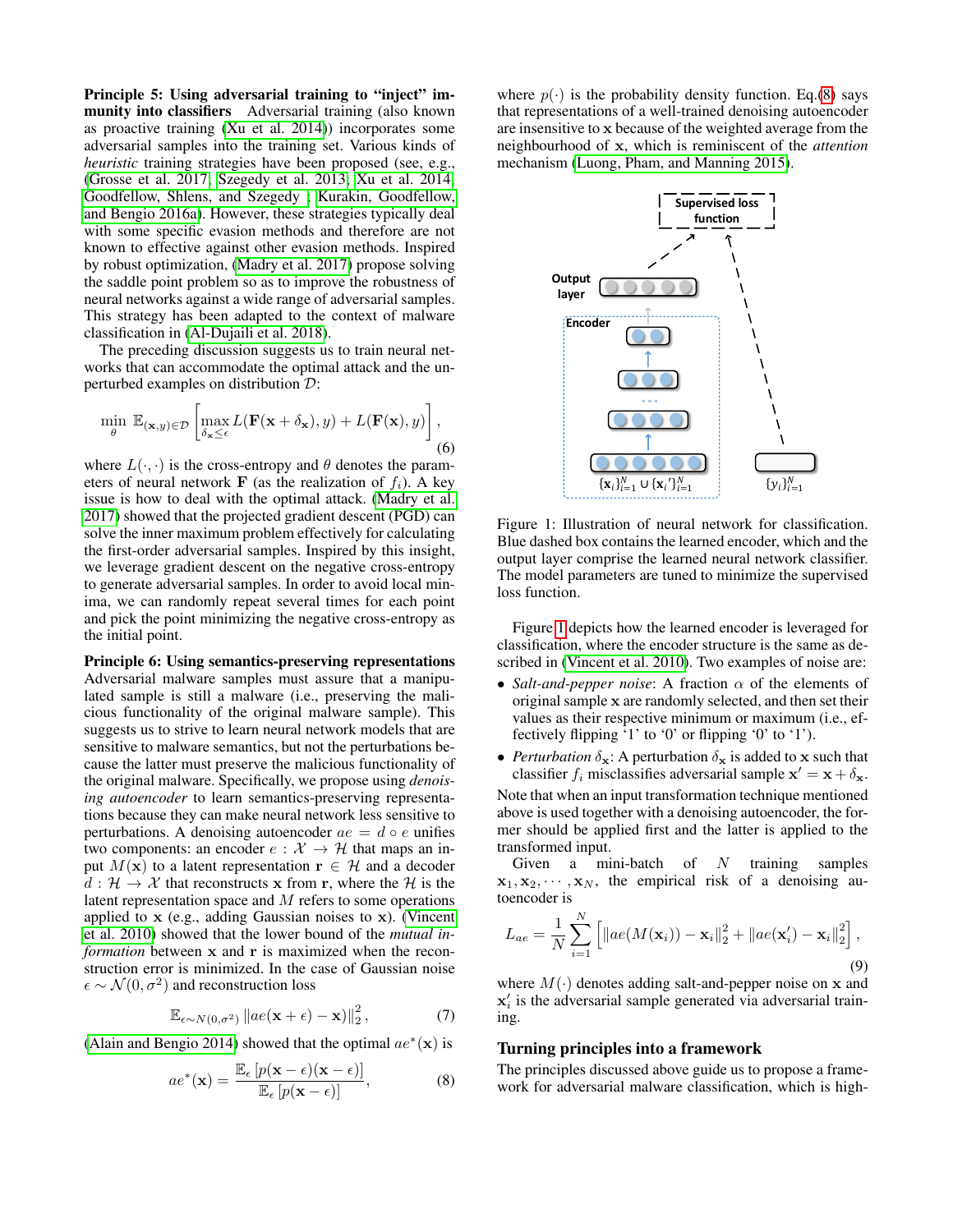<span id="page-4-0"></span>

Figure 2: Overview of the proposed malware classification framework. In the training phase, an ensemble of  $l$  neural network classifiers are trained, with each classifier hardened by three countermeasures (i.e., input transformation, semantics-preserving, and adversarial training using gradient descent on the transformed data). In the testing phase, the label of a sample is determined according to the result of voting by the l classifiers.

lighted in Figure [2](#page-4-0) and elaborated below. Specifically, we need to examine whether or not the input has some issues (e.g., imbalanced data) that need to be coped with via an appropriate prepossessing (according to Principle 1). We propose using an ensemble  $f_{en}$  of classifiers  $\{f_i\}_{i=1}^l$  (according to Principle 3), which are trained from random subspace of the original feature space. Each classifier  $f_i$  is hardened by three countermeasures: input transformation via binarization (according to Principle 4); adversarial training models on the optimal attacks using gradient descent (green arrows in Figure [2,](#page-4-0) according to Principle 2 and Principle 5); semanticspreservation is achieved via an encoder and a decoder (according to Principle 6). In order to attain adversarial training and at the same time semantics-preservation, we learn classifier  $f_i$  via block coordinate descent to optimize different components of the model.

Putting the pieces together, we obtain Algorithm [1](#page-4-1) for training individual classifiers. The training procedure consists of the following steps. (i) Given a training set  $(X, Y)$ , we randomly select a ratio  $\Lambda$  of sub-features to the feature set, and then transform X into  $\overline{X}$  via the binarization technique discussed above. (ii) We sample a mini-batch  ${x_i, y_i}_{i=1}^N$  from  $(\overline{X}, Y)$ , and calculate the adversarial samples  $\mathbf{x}'_i$  for  $\mathbf{x}_i \in {\{\mathbf{x}_i\}}_{i=1}^N$  according to Lines 5-11 in Algo-rithm [1\)](#page-4-1). (iii) We pass the  $\{M(\mathbf{x}_i)\}_{i=1}^N$  and  $\{\mathbf{x}'_i\}_{i=1}^N$  through the denoising autoencoder to compute the reconstruction loss with respect to the target  $\{x_i\}_{i=1}^N$  via Eq.[\(9\)](#page-3-2), and update the parameters of the denoising autoencoder. (iv) We pass the  $\{\mathbf x_i\}_{i=1}^N$  and  $\{\mathbf x_i'\}_{i=1}^N$  together through the neural networks to compute the classification error with respect to

### **Algorithm 1:** Training classifier  $f_i$

**Input:** Training set  $(X, Y)$ , maximum training epoch  $N_{encoder}$ , mini-batch size N, and the number of repeat times  $K$ . <sup>1</sup> Cope with issues like imbalanced input; 2 Select a ratio  $\Lambda$  of sub-features to the feature set;

- 3 Transform input X to  $\overline{X}$  via binarization;
- 4 for  $epoch = 0$  to  $N_{epoch}$  do
- 5 Sample a mini-batch  $\{x_i, y_i\}_{i=1}^N$  from the  $(\overline{X}, Y)$ ;
- 6 for repeat = 0 to K do
- 7 | Apply slight salt-and-pepper noise to  $\{x_i\}_{i=1}^N$ ;
- **8** Calculate perturbations  $\{\delta_{\mathbf{x}_i}^{repeat}\}_{i=1}^N$  for manipulating sample  $\{\mathbf x_i'\}_{i=1}^N$ ;

9 | Project  $\{x_i'\}_{i=1}^N$  into the binary space;

10 end

- 11 Select the best perturbation  $\delta_{\mathbf{x}_i}$  from  $\delta_{\mathbf{x}_i}^{repeat}$  where  $0 \leq repeat < K$  for  $\mathbf{x}_i$   $(1 \leq i \leq N)$  so as to minimize the negative cross-entropy;
- 12 Calculate the reconstruction loss via Eq. $(9)$ ;
- <sup>13</sup> Backpropagate the loss and update the denoising autoencoder parameters;
- 14 Calculate the adversarial training loss via Eq.  $(6)$ ;
- <sup>15</sup> Backpropagate the loss and update classifier parameters;

#### <span id="page-4-1"></span><sup>16</sup> end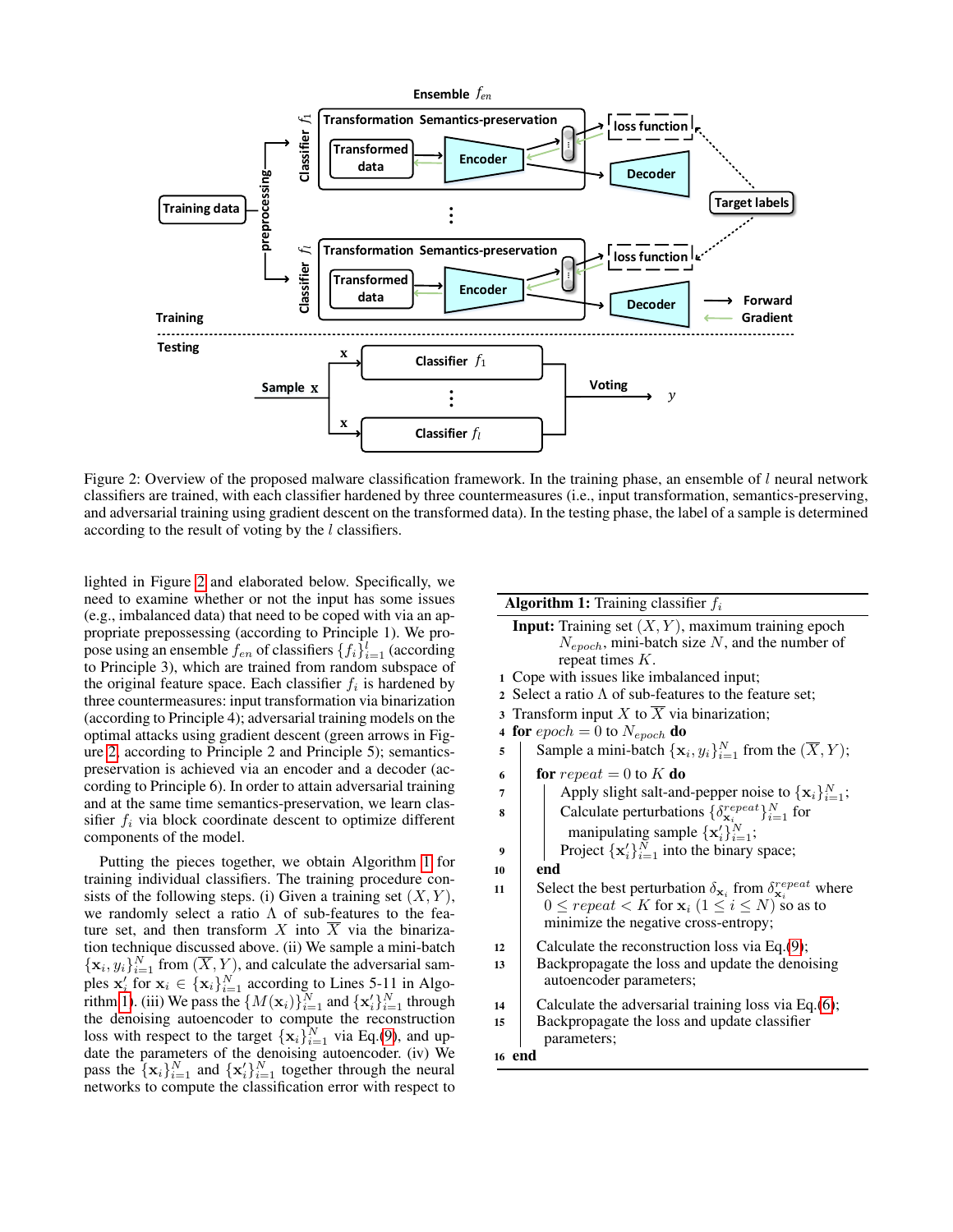the ground truth label  $\{y_i\}_{i=1}^N$  via Eq.[\(6\)](#page-3-3), and update the parameters of the classifier via backpropagation. Note that Steps (ii)-(iv) are performed in a loop. The output of the training algorithm is a neural network classifier.

# 4 Experiment: Applying the Framework to the AICS'2019 Challenge

## The AICS'2019 Challenge

The challenge is in the context of adversarial malware classification (i.e., labeling the class to which a malware sample belongs or *multiclass classification*), namely constructing evasion-resistant, machine learning based malware classifiers. The dataset, including both the training set and the testing set, consists of Windows malware samples (or instances), each of which belongs to exactly one of the following five classes: *Virus*, *Worm*, *Trojan*, *Packed malware*, and *AdWare*.

For each sample, the features are collected by the challenge organizer via dynamic analysis, including the Windows API calls and further processed unigram, bigram, and trigram API calls. The feature names (e.g., API calls) and the class labels are "obfuscated" by the challenge organizer as integers, while noting the obfuscation preserves the mapping between the features and the integers representation of them. For example, three API calls are represented by three unique integers, say 101, 102, and 103; then, a trigram API call "101;102;103" means a sequence of API calls 101, 102, and 103. In total there are 106,428 features.

The testing set consists of adversarial samples and nonadversarial samples (i.e., unperturbed malware samples). Adversarial samples are generated by a variety of perturbation methods, which are not known to the participating teams. However, the ground truth labels of the testing samples are not given to the participating teams. This means that the participating teams cannot calculate the accuracy of their detectors by themselves. Instead, they need to submit their classification results (i.e., labels on the samples in the testing set) to the challenge organizer, who will calculate the classification accuracy of each participating team.

## Basic Analysis

As discussed in Principle 1 of the framework, our basic analysis aims to identify some basic characteristics that should be taken into consideration when adapting Algorithm [1](#page-4-1) to this specific case study.

Is the training set imbalanced? The training set consists of 12,536 instances, and the testing set consists of 3,133 instances. The training set contains 8,678 instances in class '0', 1,883 instances in class '1', 771 instances in class '2', 692 instances in class '3', and 512 instances in class '4'. Figure [3](#page-5-0) plots the histogram of the instances in the training set according to the given labels of malware class (i.e., the five malware classes that have been obfuscated as integers '0', '1', '2', '3', '4'). We can calculate the maximum ratio between the number of instances in different classes is 16.95, indicating that the training set is highly imbalanced.

<span id="page-5-0"></span>

Figure 3: Histogram of the training set in malware classes.

In order to cope with the imbalance in the training set, we use the *Oversampling* method to replicate randomly selected samples from a class with a small number of samples. The replication process ends until the number of samples is comparable to that of the largest class (i.e., the class with the largest number of samples), where "comparable" is measured by a predefined ratio. In order to see the effect of this ratio, we use a 5-fold cross validation on the training set to investigate the impact of this ratio. The classifier consists of neural networks with two fully-connected layers (each layer having 160 neurons with the ReLU activation function), which are optimized via Adam [\(Kingma and](#page-7-29) [Ba 2014\)](#page-7-29) with epochs 50, mini-batch size 128, learning rate 0.001. The model is selected when achieving the best Macro F1 score on the validation set.

<span id="page-5-1"></span>Table 1: Accuracy (%) and Macro F1 score (%) are reported with a 95% confidence interval with respect to the ratio parameter  $(\%)$ , where '—' means learning a classifier using the original training dataset.

| Ratio $(\%)$ | Accuracy $(\% )$ | Macro F1 $(\%)$  |
|--------------|------------------|------------------|
|              | $93.20 \pm 1.04$ | $85.52 \pm 1.12$ |
| 30           | $92.86 \pm 0.75$ | $85.47 \pm 1.04$ |
| 40           | $92.38 \pm 1.00$ | $84.87 \pm 1.07$ |
| 50           | $92.21 \pm 0.60$ | $84.87 \pm 1.00$ |
| 60           | $92.48 \pm 1.12$ | $84.62 \pm 1.01$ |

Table [1](#page-5-1) shows that the Macro F1 score decreases as the oversampling ratio of minority classes increases. In order to make each mini-batch of training samples contain samples from all classes, which would be critical in muticlass classification, our experience suggests us to select the 30% ratio.

Are there sufficiently many samples? Machine learning, especially deep learning, models need to be trained with a "large" number of samples, where "large" is relative to the number of features. In the challenge dataset, the training set contains 12,536 samples while noting that there are 106,428 features, which may lead to overfitting. To cope with this, we note that adversarial training is a data augmentation method [\(Goodfellow, Shlens, and Szegedy \)](#page-7-7), which can be leveraged to regularize the resulting classifiers.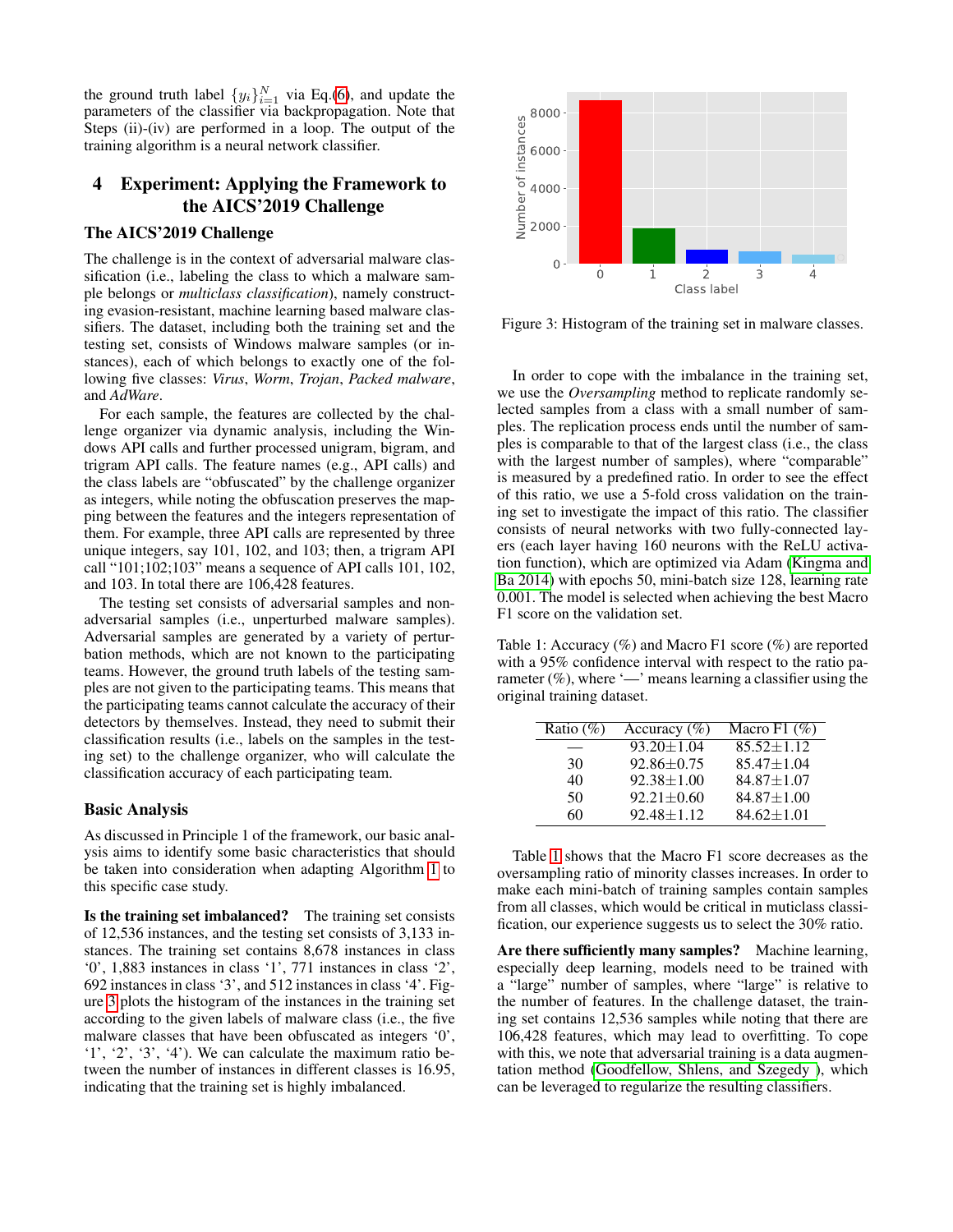Are there simple indicators of adversarial samples? In the first testing set published by the challenge organizer, we see negative values for some features. These negative values would indicate that they are adversarial samples. In the revised testing set provided by the challenge organizer, there are no negative feature values, meaning that there are no simple ways to tell whether a sample is adversarial or not. In spite of this, we can speculate the count of perturbed features by comparing the number of nonzero entries corresponding to the samples in the training set to their counterparts in the testing set. It is important because the attack success rate increases with the number of perturbed features.

<span id="page-6-6"></span>

Figure 4: Histogram of the normalized frequency of the number of nonzero entries corresponding to samples in the training set and their counterparts in the testing set. The dashed line represents the mean value.

Figure [4](#page-6-6) shows the normalized frequency of the number of nonzero entries corresponding to the samples in the training set and their counterparts in the testing set. We observe that their normalized frequencies are similar except that some testing samples have more nonzero entries  $(> 1200)$ . Their mean values are much smaller than the input dimension (106, 428), suggesting that the average number of perturbed features may be small.

### Classification Result

For adversarial training, the gradient descent with respect to the transformed input iterates 55 times via Adam optimizer [\(Kingma and Ba 2014\)](#page-7-29) with learning rate 0.01. The perturbed input is projected into the range  $[0, 1]$  and rounded into binary space (i.e., binarization as discussed in the framework). Since we do not have access to the malware samples, we cannot tell whether a feature perturbation preserves the malware functionality or not. We train 10 neural network based classifiers to formulate an ensemble, including 6 classifiers using the input transformation, adversarial training, and semantics-preservation techniques discussed in the framework, and the other 4 classifiers using the input transformation and adversarial training techniques because some samples may be perturbed without preserving the malicious functionality in the training. The ratio for random subspace method is set as  $\Lambda = 0.5$ . Each classifier has two fully-connected hidden layers (each layer having neurons 160), uses the ELU activation function, and is optimized by Adam. The classification result has been submitted to AICS 2019 organizer for evaluation. More models and codes are available at [https://github.com/deqangss/](https://github.com/deqangss/aics2019_challenge_adv_mal_defense)

[aics2019\\_challenge\\_adv\\_mal\\_defense](https://github.com/deqangss/aics2019_challenge_adv_mal_defense).

## 5 Conclusion

We have systematized six principles for enhancing the robustness of neural network classifiers against adversarial evasion attacks in the setting of malware classification. These principles guided us to design a framework, which leads to a concrete training algorithm. We applied the training algorithm to the AICS'2019 challenge, and submitted the classification result to the challenge organizer for evaluating the effectiveness of our framework.

The problem of adversarial malware detection has not received the due amount of attention. We hope this paper will inspire more research into this important problem. Future research problems are abundant, such as: extending and refining the principles against evasion attacks, seeking principles to enhance robustness of adversarial malware detection against poisoning attacks, designing more systematic frameworks and more robust techniques against adversarial malware.

Acknowledgments. We thank the AICS'2019 challenge organizers for preparing the challenge. DL is supported by the China Scholarship Council under Grant 201706840123. YY and SX are supported in part by NSF Grant SaTC-1814825. YY is additionally supported in part by NSF Grants CNS-1618629, CNS-1814825 and OAC-1839909, NIJ 2018-75- CX-0032, WV HEPC Grant (HEPC.dsr.18.5), and WVU RSA Grant (R-844). SX is additionally supported in part by ARO Grant W911NF-17-1-0566. The views and opinions of the author(s) presented in the paper do not reflect, in any sense, those of the funding agencies.

## References

- <span id="page-6-1"></span>[Al-Dujaili et al. 2018] Al-Dujaili, A.; Huang, A.; Hemberg, E.; and OReilly, U.-M. 2018. Adversarial deep learning for robust detection of binary encoded malware. In *2018 IEEE Security and Privacy Workshops (SPW)*, 76–82. IEEE.
- <span id="page-6-5"></span>[Alain and Bengio 2014] Alain, G., and Bengio, Y. 2014. What regularized auto-encoders learn from the datagenerating distribution. *The Journal of Machine Learning Research* 15(1):3563–3593.
- <span id="page-6-2"></span>[Anderson et al. 2017] Anderson, H. S.; Kharkar, A.; Filar, B.; and Roth, P. 2017. Evading machine learning malware detection. *Black Hat*.
- <span id="page-6-0"></span>[B. Biggio and et al. 2013] B. Biggio, I. C., and et al., D. M. 2013. Evasion attacks against machine learning at test time. In *Machine Learning and Knowledge Discovery in Databases: European Conference*, 387–402. Springer.
- <span id="page-6-4"></span>[Buda, Maki, and Mazurowski 2018] Buda, M.; Maki, A.; and Mazurowski, M. A. 2018. A systematic study of the class imbalance problem in convolutional neural networks. *Neural Networks* 106:249–259.
- <span id="page-6-3"></span>[Carlini and Wagner 2017] Carlini, N., and Wagner, D. 2017. Towards evaluating the robustness of neural networks. In *2017 38th IEEE Symposium on Security and Privacy (SP)*, 39–57. IEEE.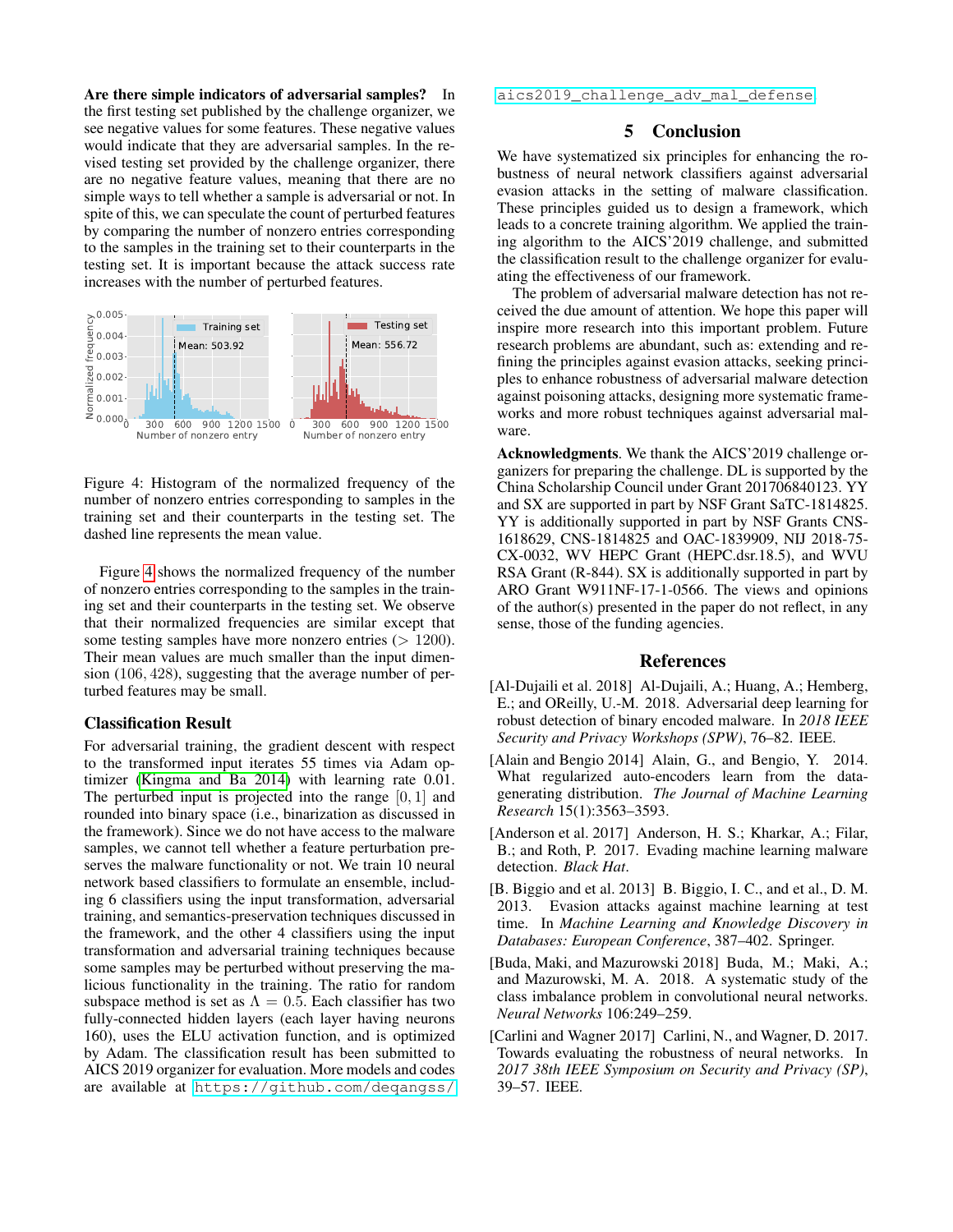- <span id="page-7-6"></span>[Chen et al. 2018] Chen, L.; Hou, S.; Ye, Y.; and Xu, S. 2018. Droideye: Fortifying security of learning-based classifier against adversarial android malware attacks. In *FOSINT-SI'2018*, 253–262.
- <span id="page-7-15"></span>[Chen, Hou, and Ye 2017] Chen, L.; Hou, S.; and Ye, Y. 2017. Securedroid: Enhancing security of machine learningbased detection against adversarial android malware attacks. In *ACSAC*, 362–372. USA: ACM.
- <span id="page-7-3"></span>[Chen, Ye, and Bourlai 2017] Chen, L.; Ye, Y.; and Bourlai, T. 2017. Adversarial machine learning in malware detection: Arms race between evasion attack and defense. In *EISIC'2017*, 99–106.

<span id="page-7-1"></span>[CISCO 2018] CISCO. 2018. Cisio @ONLINE.

- <span id="page-7-11"></span>[Dang, Huang, and Chang 2017] Dang, H.; Huang, Y.; and Chang, E.-C. 2017. Evading classifiers by morphing in the dark. In *CCS*, 119–133. ACM.
- <span id="page-7-20"></span>[Demontis et al. 2018] Demontis, A.; Melis, M.; Pintor, M.; Jagielski, M.; Biggio, B.; Oprea, A.; Nita-Rotaru, C.; and Roli, F. 2018. On the intriguing connections of regularization, input gradients and transferability of evasion and poisoning attacks. *arXiv preprint arXiv:1809.02861*.
- <span id="page-7-7"></span>[Goodfellow, Shlens, and Szegedy ] Goodfellow, I. J.; Shlens, J.; and Szegedy, C. Explaining and harnessing adversarial examples (2014). *arXiv preprint arXiv:1412.6572*.
- <span id="page-7-13"></span>[Grosse et al. 2017] Grosse, K.; Papernot, N.; Manoharan, P.; Backes, M.; and McDaniel, P. 2017. Adversarial examples for malware detection. In *European Symposium on Research in Computer Security*, 62–79. Springer.
- <span id="page-7-22"></span>[Ho 1998] Ho, T. K. 1998. The random subspace method for constructing decision forests. *IEEE Transactions on PAMI* 20(8):832–844.
- <span id="page-7-21"></span>[Hoeffding 1963] Hoeffding, W. 1963. Probability inequalities for sums of bounded random variables. *Journal of the American statistical association* 58(301):13–30.
- <span id="page-7-2"></span>[Hou et al. 2018] Hou, S.; Ye, Y.; Song, Y.; and Abdulhayoglu, M. 2018. Make evasion harder: An intelligent android malware detection system. In *Proceedings of the Twenty-Seventh IJCAI*, 5279–5283.
- <span id="page-7-16"></span>[Hu and Tan 2017] Hu, W., and Tan, Y. 2017. Generating adversarial malware examples for black-box attacks based on gan.
- <span id="page-7-29"></span>[Kingma and Ba 2014] Kingma, D. P., and Ba, J. 2014. Adam: A method for stochastic optimization. *CoRR* abs/1412.6980.
- <span id="page-7-25"></span>[Kurakin, Goodfellow, and Bengio 2016a] Kurakin, A.; Goodfellow, I.; and Bengio, S. 2016a. Adversarial examples in the physical world. *arXiv preprint arXiv:1607.02533*.
- <span id="page-7-8"></span>[Kurakin, Goodfellow, and Bengio 2016b] Kurakin, A.; Goodfellow, I.; and Bengio, S. 2016b. Adversarial machine learning at scale. *arXiv preprint arXiv:1611.01236*.
- <span id="page-7-19"></span>[Lemley, Bazrafkan, and Corcoran 2017] Lemley, J.; Bazrafkan, S.; and Corcoran, P. 2017. Smart augmentation learning an optimal data augmentation strategy. *IEEE Access* 5:5858–5869.
- <span id="page-7-5"></span>[Li et al. 2018] Li, D.; Baral, R.; Li, T.; Wang, H.; Li, Q.; and Xu, S. 2018. Hashtran-dnn: A framework for enhancing robustness of deep neural networks against adversarial malware samples. *arXiv preprint arXiv:1809.06498*.
- <span id="page-7-28"></span>[Luong, Pham, and Manning 2015] Luong, T.; Pham, H.; and Manning, C. D. 2015. Effective approaches to attentionbased neural machine translation. In *Proceedings of the 2015 Conference on Empirical Methods in Natural Language Processing*, 1412–1421.
- <span id="page-7-26"></span>[Madry et al. 2017] Madry, A.; Makelov, A.; Schmidt, L.; Tsipras, D.; and Vladu, A. 2017. Towards deep learning models resistant to adversarial attacks. *arXiv preprint arXiv:1706.06083*.
- <span id="page-7-12"></span>[Nedim rndic 2014] Nedim rndic, P. L. 2014. Practical evasion of a learning-based classifier: A case study. In *Security and Privacy (SP), 2014 IEEE Symposium on*, 197–211. IEEE.
- <span id="page-7-17"></span>[Papernot et al. 2016] Papernot, N.; McDaniel, P.; Jha, S.; Fredrikson, M.; Celik, Z. B.; and Swami, A. 2016. The limitations of deep learning in adversarial settings. In *Security and Privacy (EuroS&P), 2016 IEEE European Symposium on*, 372–387. IEEE.
- <span id="page-7-18"></span>[Raff et al. 2017] Raff, E.; Barker, J.; Sylvester, J.; Brandon, R.; Catanzaro, B.; and Nicholas, C. 2017. Malware detection by eating a whole exe. *arXiv preprint arXiv:1710.09435*.
- <span id="page-7-14"></span>[Rosenberg et al. 2017] Rosenberg, I.; Shabtai, A.; Rokach, L.; and Elovici, Y. 2017. Generic black-box end-to-end attack against rnns and other calls based malware classifiers. *arXiv preprint*.
- <span id="page-7-23"></span>[Simon-Gabriel et al. 2018] Simon-Gabriel, C.-J.; Ollivier, Y.: Schölkopf, B.: Bottou, L.: and Lopez-Paz, D. 2018. Adversarial vulnerability of neural networks increases with input dimension. *arXiv preprint arXiv:1802.01421*.

<span id="page-7-0"></span>[Symantec 2018] Symantec. 2018. Symantec @ONLINE.

- <span id="page-7-24"></span>[Szegedy et al. 2013] Szegedy, C.; Zaremba, W.; Sutskever, I.; Bruna, J.; Erhan, D.; Goodfellow, I.; and Fergus, R. 2013. Intriguing properties of neural networks. *arXiv preprint arXiv:1312.6199*.
- <span id="page-7-27"></span>[Vincent et al. 2010] Vincent, P.; Larochelle, H.; Lajoie, I.; Bengio, Y.; and Manzagol, P.-A. 2010. Stacked denoising autoencoders: Learning useful representations in a deep network with a local denoising criterion. *Journal of machine learning research* 11(Dec):3371–3408.
- <span id="page-7-4"></span>[Wang et al. 2017] Wang, Q.; Guo, W.; Zhang, K.; and et al. 2017. Adversary resistant deep neural networks with an application to malware detection. In *Proceedings of the 23rd KDD*, 1145–1153. ACM.
- <span id="page-7-10"></span>[Xu et al. 2013] Xu, L.; Zhan, Z.; Xu, S.; and Ye, K. 2013. Cross-layer detection of malicious websites. In *Third ACM Conference on Data and Application Security and Privacy (CODASPY'13)*, 141–152.
- <span id="page-7-9"></span>[Xu et al. 2014] Xu, L.; Zhan, Z.; Xu, S.; and Ye, K. 2014. An evasion and counter-evasion study in malicious websites detection. In *CNS, 2014 IEEE Conference on*, 265–273. IEEE.